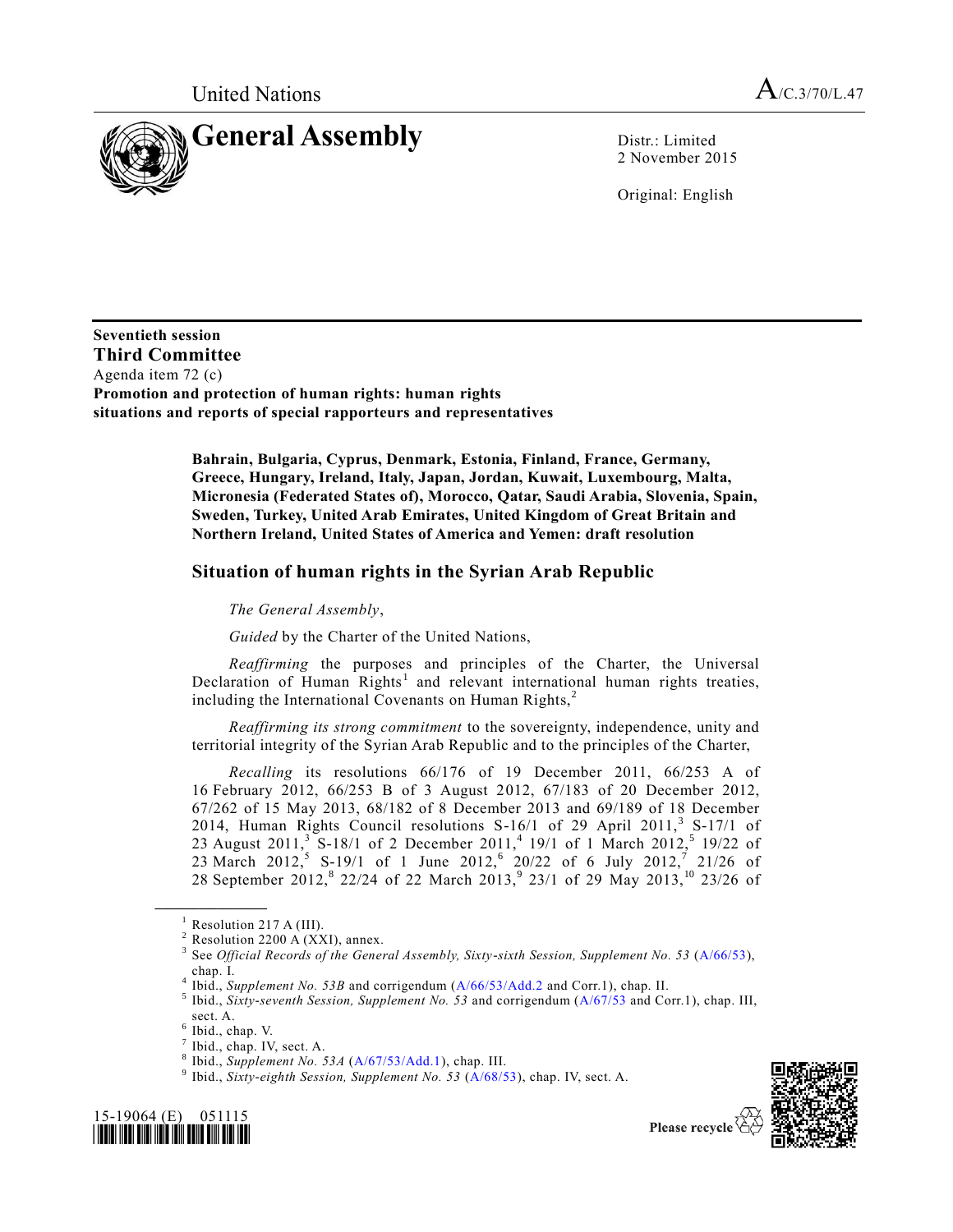14 June 2013,<sup>10</sup> 24/22 of 27 September 2013,<sup>11</sup> 25/23 of 28 March 2014,<sup>12</sup> 26/23 of 27 June 2014,<sup>13</sup> 27/16 of 25 September 2014,<sup>14</sup> 28/20 of 27 March 2015, 29/16 of 2 July 2015 and 30/10 of 1 October 2015 and Security Council resolutions 2042 (2012) of 14 April 2012, 2043 (2012) of 21 April 2012, 2118 (2013) of 27 September 2013, 2139 (2014) of 22 February 2014, 2165 (2014) of 14 July 2014, 2170 (2014) of 15 August 2014, 2178 (2014) of 24 September 2014, 2191 (2014) of 17 December 2014, 2209 (2015) of 6 March 2015 and 2235 (2015) of 7 August 2015 and the statements by the President of the Council of 3 August 2011, <sup>15</sup> 2 October 2013,<sup>16</sup> and 17 August 2015,<sup>17</sup>

*Condemning* the grave deterioration of the human rights situation and the indiscriminate killing and deliberate targeting of civilians as such, in violation of international humanitarian law, and acts of violence that foment sectarian tensions,

*Noting with concern* the culture of impunity for serious violations of international humanitarian law and violations and abuses of human rights law committed during the present conflict, which has provided a fertile ground for further violations and abuses,

*Recalling* that, amid expressions of popular discontent over restrictions on the enjoyment of civil, political, economic and social rights, civilian protests erupted in Dar'a in March 2011, and noting that the excessive and violent oppression of civilian protests by the Syrian authorities, which later escalated to the direct shelling of civilian population areas, fuelled the escalation of armed violence and extremist groups, including so-called Islamic State in Iraq and the Levant (ISIL) (Daesh),

*Expressing outrage* at the continuing escalation of violence in the Syrian Arab Republic, which has caused more than 250,000 fatalities, including the killing of many more than 10,000 children, and in particular at the continued widespread and systematic gross violations, as well as abuses, of human rights and violations of international humanitarian law, including those involving the continued indiscriminate use of heavy weapons and aerial bombardments, such as the indiscriminate use of ballistic missiles, cluster munitions, barrel and vacuum bombs and chlorine gas, and the starvation of civilians as a method of combat, which are prohibited under international humanitarian law, by the Syrian authorities against the Syrian population,

*Expressing grave concern* at the disproportionate use of force by the Syrian authorities against its civilians, which caused immense human suffering and fomented the spread of extremism and extremist groups and which demonstrates the failure of the Syrian authorities to protect its population and to implement the relevant resolutions and decisions of United Nations bodies,

*Taking note* of the identical letters dated 18 June 2015 addressed to the Secretary-General, the President of the General Assembly and the President of the Security Council, on behalf of 71 Member States, expressing outrage regarding the

<sup>&</sup>lt;sup>10</sup> Ibid., chap. V, sect. A.

<sup>11</sup> Ibid*., Supplement No. 53A* [\(A/68/53/Add.1\)](http://undocs.org/A/68/53/Add.1), chap. III.

<sup>12</sup> Ibid., *Sixty-ninth Session, Supplement No. 53* [\(A/69/53\)](http://undocs.org/A/69/53), chap. IV, sect. A.

<sup>&</sup>lt;sup>13</sup> Ibid., chap. V, sect. A.

<sup>&</sup>lt;sup>14</sup> Ibid., *Supplement No. 53A* and corrigendum [\(A/69/53/Add.1](http://undocs.org/A/69/53/Add.1) and Corr.1), chap. IV, sect. A.

<sup>15</sup> [S/PRST/2011/16.](http://undocs.org/S/PRST/2011/16)

<sup>16</sup> [S/PRST/2013/15.](http://undocs.org/S/PRST/2013/15)

<sup>&</sup>lt;sup>17</sup> [S/PRST/2015/15.](http://undocs.org/S/PRST/2015/15)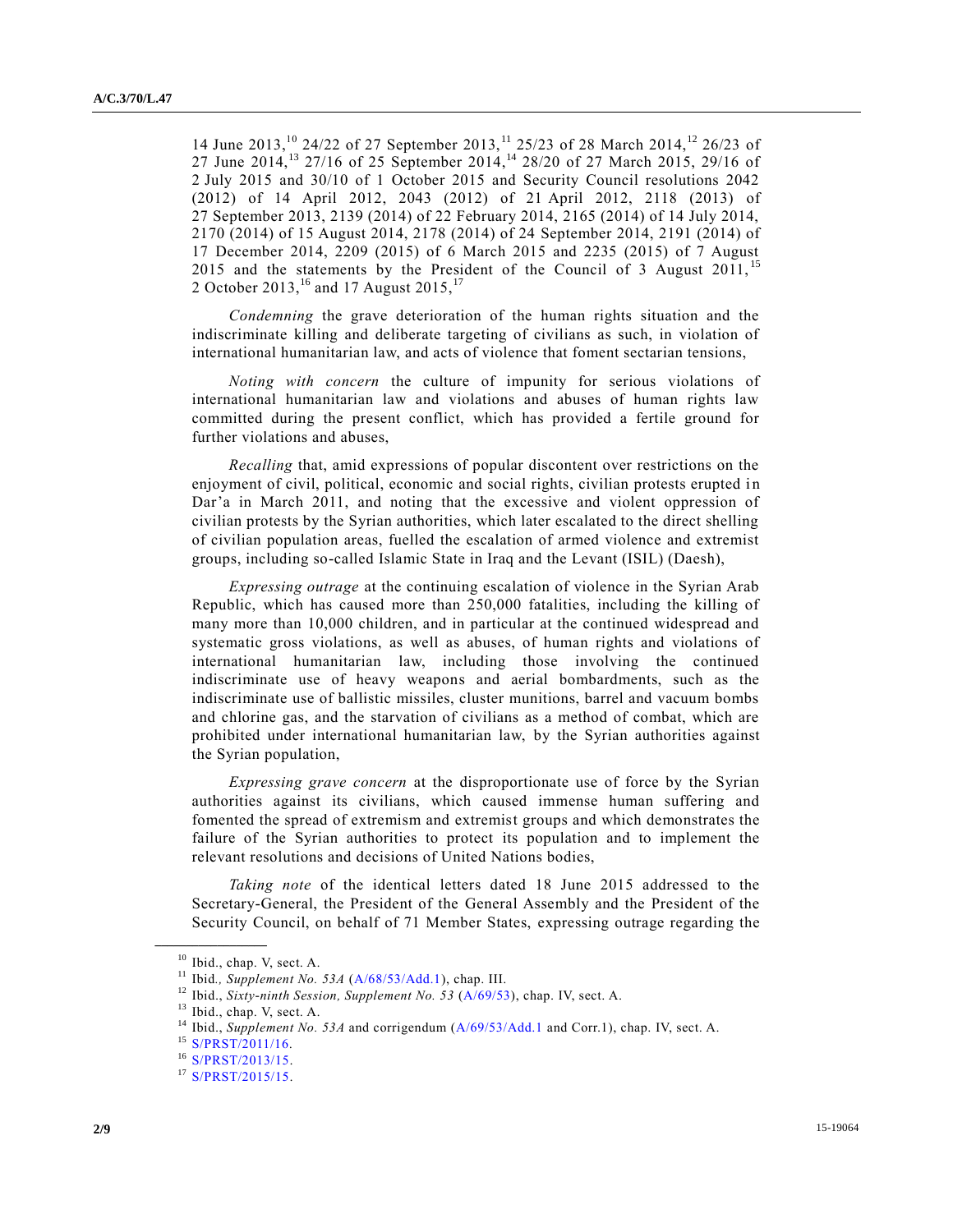continued bloodshed and violence against civilians in Syria, caused in particular by the systematic use of barrel bombs,

*Expressing grave concern* at the spread of extremism and extremist groups, terrorism and terrorist groups, and strongly condemning all violations and abuses of human rights and violations of international humanitarian law committed in the Syrian Arab Republic by any party to the conflict, in particular so-called ISIL (Daesh), militias fighting on behalf of the regime, Al-Qaida-affiliated terrorist groups and other extremist groups,

*Expressing support* for the work carried out by the Independent International Commission of Inquiry on the Syrian Arab Republic, and strongly condemning the lack of cooperation by the Syrian authorities with the Commission of Inquiry,

*Noting with serious concern* the observation of the Commission of Inquiry that, since March 2011, the Syrian authorities have conducted widespread attacks against the civilian population as a matter of policy,

*Recalling* the statements made by the Secretary-General, the United Nations High Commissioner for Human Rights and the special procedures of the Human Rights Council that crimes against humanity and war crimes are likely to have been committed in the Syrian Arab Republic, noting the repeated encouragement by the High Commissioner for the Security Council to refer the situation to the International Criminal Court, and regretting that a draft resolution<sup>18</sup> was not adopted notwithstanding broad support from Member States,

*Expressing its deepest concern* about the findings of the Commission of Inquiry and also the allegations contained in the evidence presented by "Caesar" in January 2014 regarding the torture and execution of persons incarcerated by the Syrian authorities, and underscoring the need for those allegations and similar evidence to be collected, examined and made available for future accountability efforts,

*Expressing concern* that the implementation of Security Council resolutions 2139 (2014), 2165 (2014) and 2191 (2014) remains largely unfulfilled, and noting the urgent need to strengthen efforts to address the humanitarian situation in the Syrian Arab Republic, including through protection of civilians and rapid, safe and unhindered humanitarian access,

*Recalling its commitment* to Security Council resolutions 2170 (2014) and 2178 (2014),

*Alarmed* that more than 4.2 million refugees, including more than 2.8 million women and children, have been forced to flee the Syrian Arab Republic and that 12.2 million people in the Syrian Arab Republic, of whom 6.5 million are internally displaced, require urgent humanitarian assistance, which has resulted in an influx of Syrian refugees into neighbouring countries, other countries in the region and beyond, and alarmed at the risk the situation presents to regional and international stability,

*Expressing its profound indignation* at the death of many more than 10,000 children and the many more injured since the beginning of the peaceful protests in March 2011, and at all grave violations and abuses committed against children in

<sup>18</sup> [S/2014/348.](http://undocs.org/S/2014/348)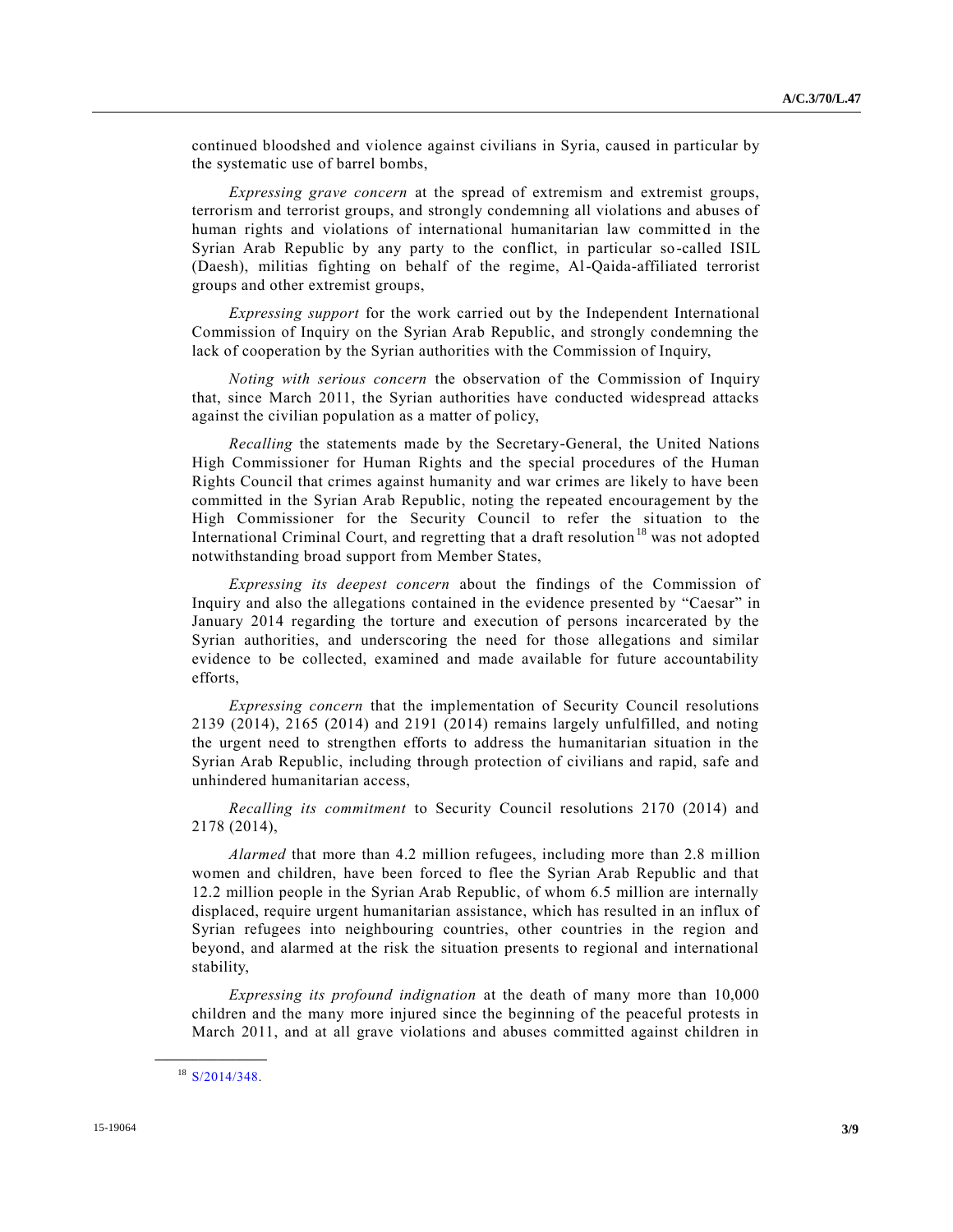contravention of applicable international law, such as their recruitment and use, killing and maiming, rape, attacks on schools and hospitals, as well as their arbitrary arrest, detention, torture, ill-treatment and their use as human shields,

*Expressing its deep appreciation* for the significant efforts that have been made by neighbouring countries and other countries in the region to accommodate Syrians, while acknowledging the increasing financial, socioeconomic and political impact of the presence of large-scale refugee and displaced populations in those countries, notably in Lebanon, Jordan, Turkey, Iraq, Egypt and Libya,

*Welcoming* the hosting by the Government of Kuwait of the First, Second and Third International Humanitarian Pledging Conferences for Syria, held on 30 January 2013, 15 January 2014 and 31 March 2015, and expressing its deep appreciation for the significant pledges of humanitarian assistance that have been made,

*Welcoming also* the efforts of the United Nations and the League of Arab States and all diplomatic efforts to achieve a political solution to the Syrian crisis based on the Geneva communiqué of 30 June 2012, <sup>19</sup> and expressing its full support for the Special Envoy of the Secretary-General for Syria, Staffan de Mistura,

*Expressing its regret* that the parties to the conflict in the Syrian Arab Republic, in particular the Syrian authorities, have failed to take advantage of the opportunities to achieve a political solution and form a transitional government with full executive powers based on the Geneva communiqué of 30 June 2012,

1. *Strongly condemns* all violations and abuses of international human rights law and all violations of international humanitarian law committed against the civilian population, in particular all indiscriminate attacks, including the use of barrel bombs in civilian areas and against civilian infrastructure, and demands that all parties immediately demilitarize medical facilities and schools and comply with their obligations under international law;

2. *Deplores and condemns in the strongest terms* the continued armed violence by the Syrian authorities against its own people since the beginning of the peaceful protests in 2011, and demands that the Syrian authorities immediately put an end to all indiscriminate attacks in civilian areas and public spaces, including those involving the use of terror tactics, airstrikes, barrel and vacuum bombs, chemical weapons and heavy artillery;

3. *Also deplores and condemns in the strongest terms* the continued widespread and systematic gross violations of human rights and fundamental freedoms and all violations of international humanitarian law by the Syrian authorities, the Government-affiliated *shabbiha* militias and those who fight on their behalf, including those violations involving the use of heavy weapons, aerial bombardments, cluster munitions, ballistic missiles, barrel bombs, chemical weapons and other force against civilians, as well as the starvation of the civilian population as a method of combat, attacks on schools, hospitals and places of worship, massacres, arbitrary executions, extrajudicial killings, the killing and persecution of peaceful protestors, human rights defenders and journalists, arbitrary detention, enforced disappearances, violations of women's and children's rights, unlawful interference with access to medical treatment, failure to respect and

<sup>19</sup> Security Council resolution 2118 (2013), annex II.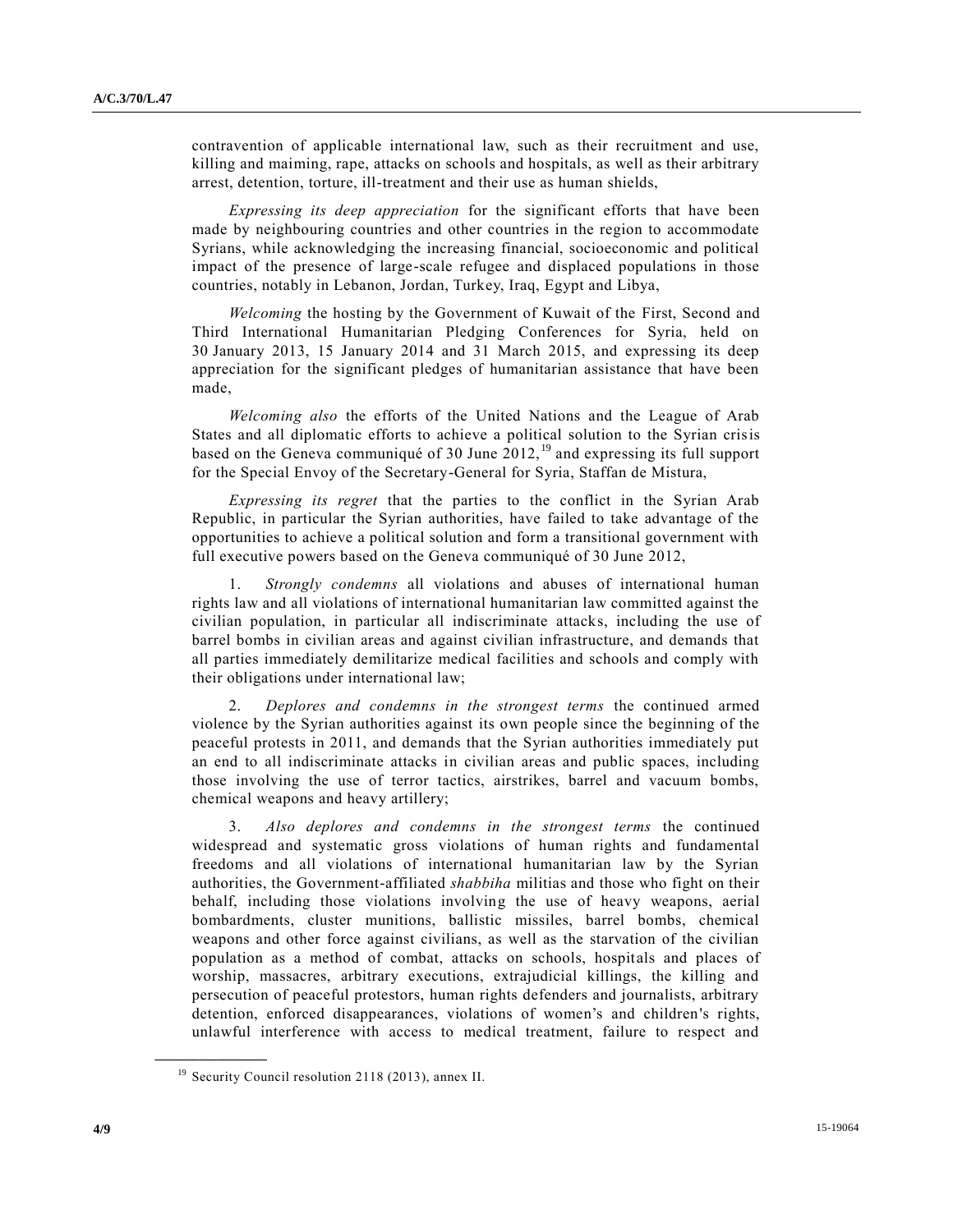protect medical personnel, torture, systematic sexual and gender-based violence, including rape in detention, and ill-treatment;

4. *Strongly condemns* all human rights abuses or violations of international humanitarian law by armed extremists, as well as any human rights abuses or violations of international humanitarian law by armed anti-Government groups;

5. *Deplores and strongly condemns* the terrorist acts and violence committed against civilians by so-called ISIL (Daesh) and Al-Nusrah Front and their continued gross, systematic and widespread abuses of human rights and violations of international humanitarian law, and reaffirms that terrorism, including the actio ns of so-called ISIL (Daesh), cannot and should not be associated with any religion, nationality or civilization;

6. *Condemns in the strongest terms* the gross and systematic abuse of women's and children's rights by so-called ISIL (Daesh), in particular the enslavement and sexual abuse of women and girls, the forced recruitment, use and abduction of children;

7. *Reminds* the Government of the Syrian Arab Republic of its obligations under the Convention against Torture and Other Cruel, Inhuman or Degrading Treatment or Punishment, $20$  including to take effective measures to prevent acts of torture in any territory under its jurisdiction, and calls upon all States parties to the Convention to comply with any relevant obligations under the Convention, including with respect to the extradite or prosecute principle contained in article 7 of the Convention;

8. *Strongly condemns* the reported persistent and widespread use of sexual violence, abuse and exploitation, including in government detention centres, including those run by the intelligence agencies, and notes that such acts may constitute violations of international humanitarian law and international human rights law, and in this regard expresses deep concern at the prevailing climate of impunity for sexual violence crimes;

9. *Also strongly condemns* all violations and abuses committed against children in contravention of applicable international law, such as their recruitment and use, killing and maiming, rape and all other forms of sexual violence, abductions, denial of humanitarian access, and attacks on schools and hospitals, as well as their arbitrary arrest, detention, torture, ill treatment and their use as human shields;

10. *Recalls* the statement made by the Chair of the Independent International Commission of Inquiry on the Syrian Arab Republic on 21 September 2015 that the Syrian authorities remain responsible for the majority of the civilian casualties, killing and maiming scores of civilians daily, reiterates its decision to transmit the reports of the Commission of Inquiry to the Security Council, expresses its appreciation to the Commission of Inquiry for its briefings to members of the Security Council, and recommends the continuation of such briefings;

11. *Reaffirms* the Syrian authorities' responsibility for enforced disappearances, takes note of the assessment of the Commission of Inquiry that the Syrian authorities' use of enforced disappearances amounts to a crime against

<sup>20</sup> United Nations, *Treaty Series*, vol. 1465, No. 24841.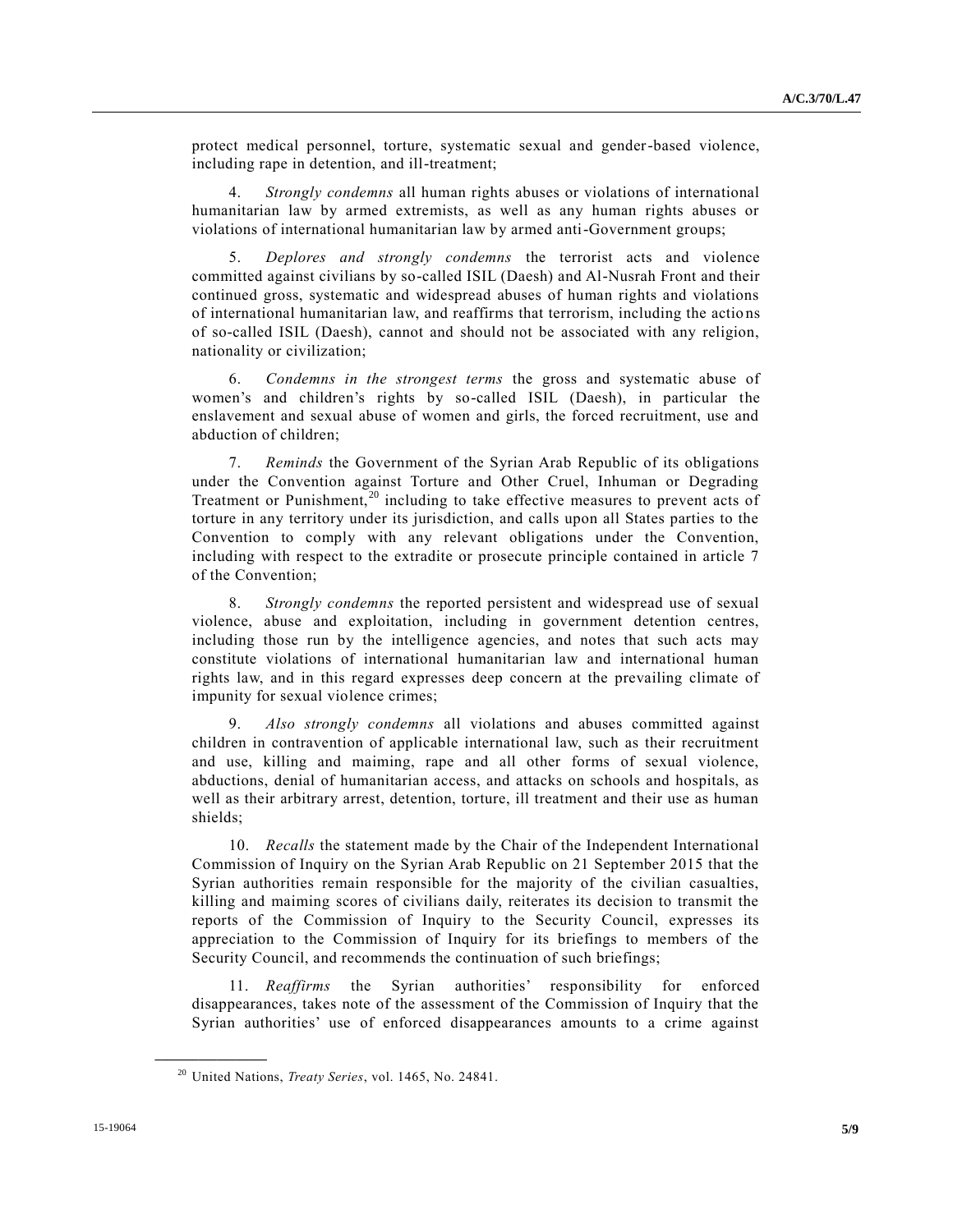humanity, and condemns the targeted disappearances of young men, following Government-brokered ceasefires;

12. *Demands* that the Syrian authorities cooperate fully with the Commission of Inquiry, including by granting it immediate, full and unfettered access throughout the Syrian Arab Republic;

13. *Also demands* that the Syrian authorities meet their responsibilities to protect the Syrian population;

14. *Strongly condemns* the intervention in the Syrian Arab Republic of all foreign terrorist fighters and those foreign organizations and foreign forces fighting on behalf of the Syrian regime, particularly the Al-Quds Brigades, the Islamic Revolutionary Guard Corps and militia groups, such as Hizbullah, Asa'ib Ahl al-Haq, and Liwa' Abu al-Fadl al-Abbas, and expresses deep concern that their involvement further exacerbates the deteriorating situation in the Syrian Arab Republic, including the human rights and humanitarian situation, which has a serious negative impact on the region;

15. *Also strongly condemns* all attacks against the Syrian moderate opposition and calls for their immediate cessation, given that such attacks benefit so-called ISIL (Daesh) and other terrorist groups, such as Al-Nusrah Front, and contribute to a further deterioration of the humanitarian situation;

16. *Demands* that all foreign terrorist fighters, including those who are fighting in support of the Syrian authorities, immediately withdraw from the Syrian Arab Republic;

17. *Also demands* that all parties immediately put an end to all violations and abuses of international human rights law and violations of international humanitarian law, recalls, in particular, the obligation under international humanitarian law to distinguish between civilians and combatants and the prohibition against indiscriminate and disproportionate attacks and all attacks against civilians and civilian objects, further demands that all parties to the conflict take all appropriate steps to protect civilians, in compliance with international law, including by desisting from attacks directed against civilian objects, such as medical centres, schools and water stations, immediately demilitarize such facilities, avoid establishing military positions in populated areas and enable the evacuation of the wounded and all civilians who wish to leave besieged areas, and recalls in this regard that the Syrian authorities bear primary responsibility for protecting its population;

18. *Condemns in the strongest terms* the increasing number of massacres and other mass casualty incidents, including those which may constitute a war crime, taking place in the Syrian Arab Republic, including the outrageous attack in Douma by the Syrian regime that struck a busy marketplace on 16 August 2015, when at least 111 civilians were killed, including women and children, and requests the Commission of Inquiry to continue to investigate all such acts;

19. *Recalls* the statements made by the Special Envoy of the Secretary-General for Syria, Staffan de Mistura, indicating that the overwhelming majority of the civilian casualties in the Syrian Arab Republic have been caused by the indiscriminate use of aerial bombardments, demands in this regard that the Syrian authorities immediately cease any attacks on civilians, any disproportionate attacks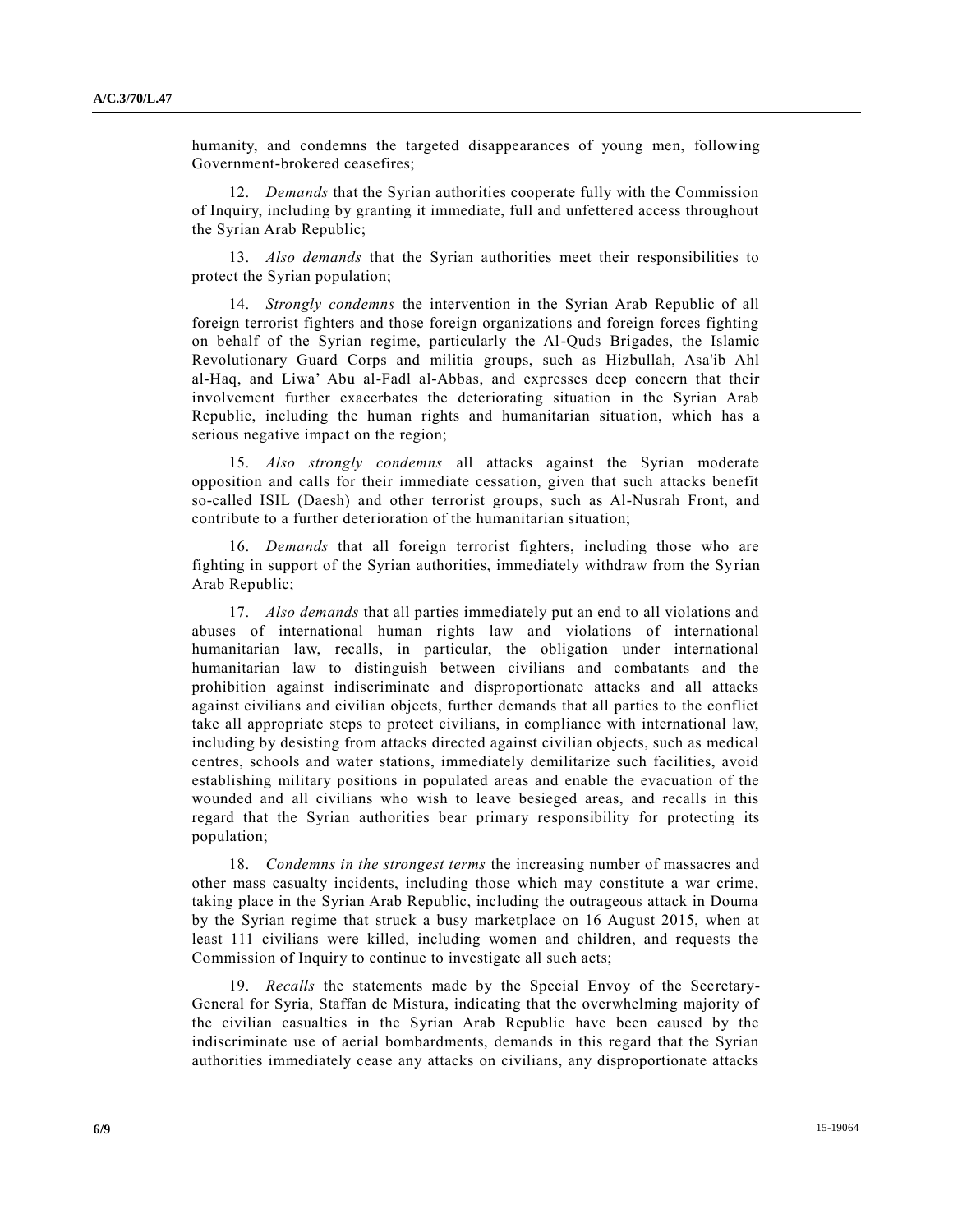and any indiscriminate use of weapons in populated areas, including any indiscriminate use of weapons involving shelling and aerial bombardment, in particular the use of barrel bombs and methods of warfare which are of a nature to cause superfluous injury or unnecessary suffering, and recalls in this regard the obligation to respect international humanitarian law in all circumstances;

20. *Stresses* the need to promote accountability for those responsible for the unlawful killing of civilians, and also stresses the importance of holding to account those responsible for all violations of international humanitarian law and international human rights law;

21. *Condemns* the reported forced displacement of the population in the Syrian Arab Republic and the alarming impact on the demography of the country, and calls upon all parties concerned to immediately cease all activities related to these actions, including any activities that may amount to crimes against humanity;

22. *Deplores* the deteriorating humanitarian situation in the Syrian Arab Republic and urges the international community to assume its responsibility for providing urgent financial support to enable the host countries to respond to the growing humanitarian needs of Syrian refugees, while emphasizing the principle of burden-sharing;

23. *Strongly condemns* the intentional denial of humanitarian assistance to civilians, from whatever quarter, and in particular the denial of medical assistance and the withdrawal of water and sanitation services to civilian areas, which has recently worsened, stressing that the starvation of civilians as a method of combat is prohibited under international law, noting especially the primary responsibility of the Government of the Syrian Arab Republic in this regard, and deplores the deteriorating humanitarian situation;

24. *Demands* that the Syrian authorities and all other parties to the conflict do not hinder the full, immediate and safe access of the United Nations and humanitarian actors, including to besieged and hard-to-reach areas, consistent with Security Council resolutions 2139 (2014), 2165 (2014) and 2191 (2014);

25. *Strongly condemns* practices including abduction, hostage-taking, incommunicado detention, torture, the brutal murder of innocent civilians and summary executions carried out by non-State armed groups and terrorist groups, most notably ISIL (Daesh) and Al-Nusrah Front, and underlines that such acts may amount to crimes against humanity;

26. *Deplores* the suffering and torture in detention centres throughout the Syrian Arab Republic, as depicted in the reports of the Commission of Inquiry and the Office of the United Nations High Commissioner for Human Rights, as well as in the evidence presented by "Caesar" in January 2014, demands that the Syrian authorities immediately release all persons arbitrarily detained and ensure that detention conditions are consistent with international law, and calls upon the Syrian authorities to publish a list of all detention facilities;

27. *Demands* that the Syrian authorities, ISIL (Daesh), Al-Nusrah Front and all other groups halt the arbitrary detention of civilians and release all detained civilians;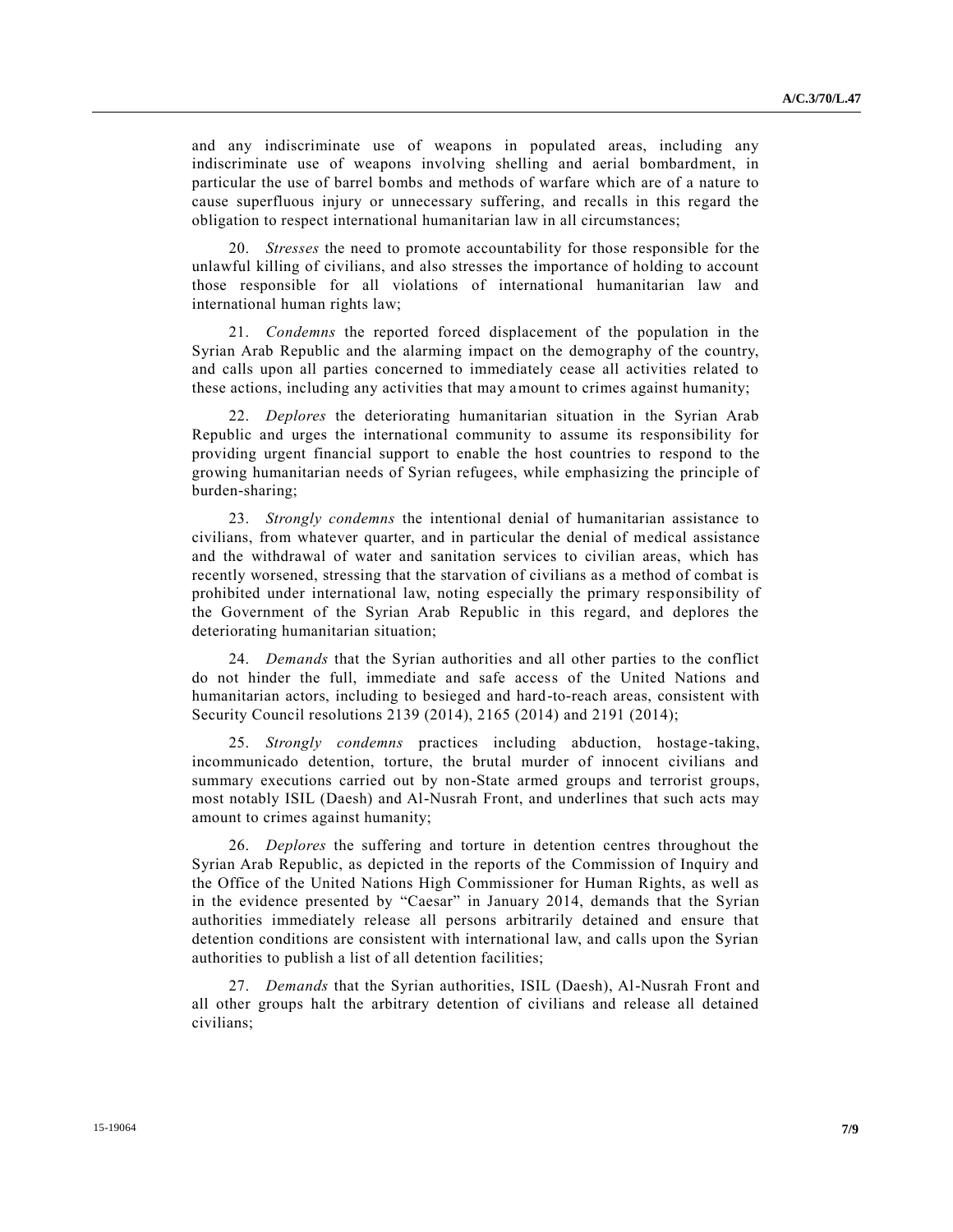28. *Calls for* the appropriate international monitoring bodies to be granted access to detainees in government prisons and detention centres, including all military facilities referred to in the reports of the Commission of Inquiry;

29. *Strongly condemns* the use of chemical weapons and all indiscriminate methods of warfare in the Syrian Arab Republic, which is prohibited under international law, and notes with grave concern the Commission of Inquiry's findings that the Syrian authorities have repeatedly used chlorine gas as an illegal weapon, which constitutes a violation of the Convention on the Prohibition of the Development, Production, Stockpiling and Use of Chemical Weapons and on Their Destruction<sup>21</sup> and is prohibited under international law;

30. *Welcomes* the unanimous adoption of Security Council resolution 2235 (2015), in which the Council established an Organization for the Prohibition of Chemical Weapons-United Nations joint investigative mechanism to identify those involved in certain uses of toxic chemicals as weapons in the Syrian Arab Republic, and emphasizes the need to hold those responsible to account;

31. *Demands* that the Syrian Arab Republic respect fully its obligations under the Chemical Weapons Convention, the decision of 27 September 2013 of the Executive Council of the Organization for the Prohibition of Chemical Weapons, <sup>22</sup> and Security Council resolutions 2118 (2013) and 2235 (2015) requiring it to declare its programme in full and eliminate it in its entirety;

32. *Also demands* that all parties take all appropriate steps to protect civilians, including members of ethnic, religious and confessional communiti es, and stresses that, in this regard, the primary responsibility to protect its population lies with the Syrian authorities;

33. *Strongly condemns* the damage and destruction of the cultural heritage of the Syrian Arab Republic, as well as the organized looting and trafficking of its cultural property, as outlined by the Security Council in its resolution 2199 (2015) of 12 February 2015;

34. *Emphasizes* the need to ensure that all those responsible for violations of international humanitarian law or violations and abuses of human rights law are held to account through appropriate fair and independent domestic or international, criminal justice mechanisms in accordance with the principle of complementarity, and stresses the need to pursue practical steps towards this goal, and for this reason encourages the Security Council to take appropriate action to ensure accountability, noting the important role that the International Criminal Court can play in this regard;

35. *Welcomes* the efforts of those countries outside the region that have put in place measures and policies to assist and host Syrian refugees, encourages them to do more, and encourages other States outside the region to consider also implementing similar measures and policies, with a view to providing Syrian refugees with protection and humanitarian assistance;

36. *Urges* the international community, including all donors, to provide urgent financial support to enable the host countries to respond to the growing

<sup>21</sup> Ibid., vol. 1974, No. 33757.

<sup>&</sup>lt;sup>22</sup> Security Council resolution 2118 (2013), annex I.